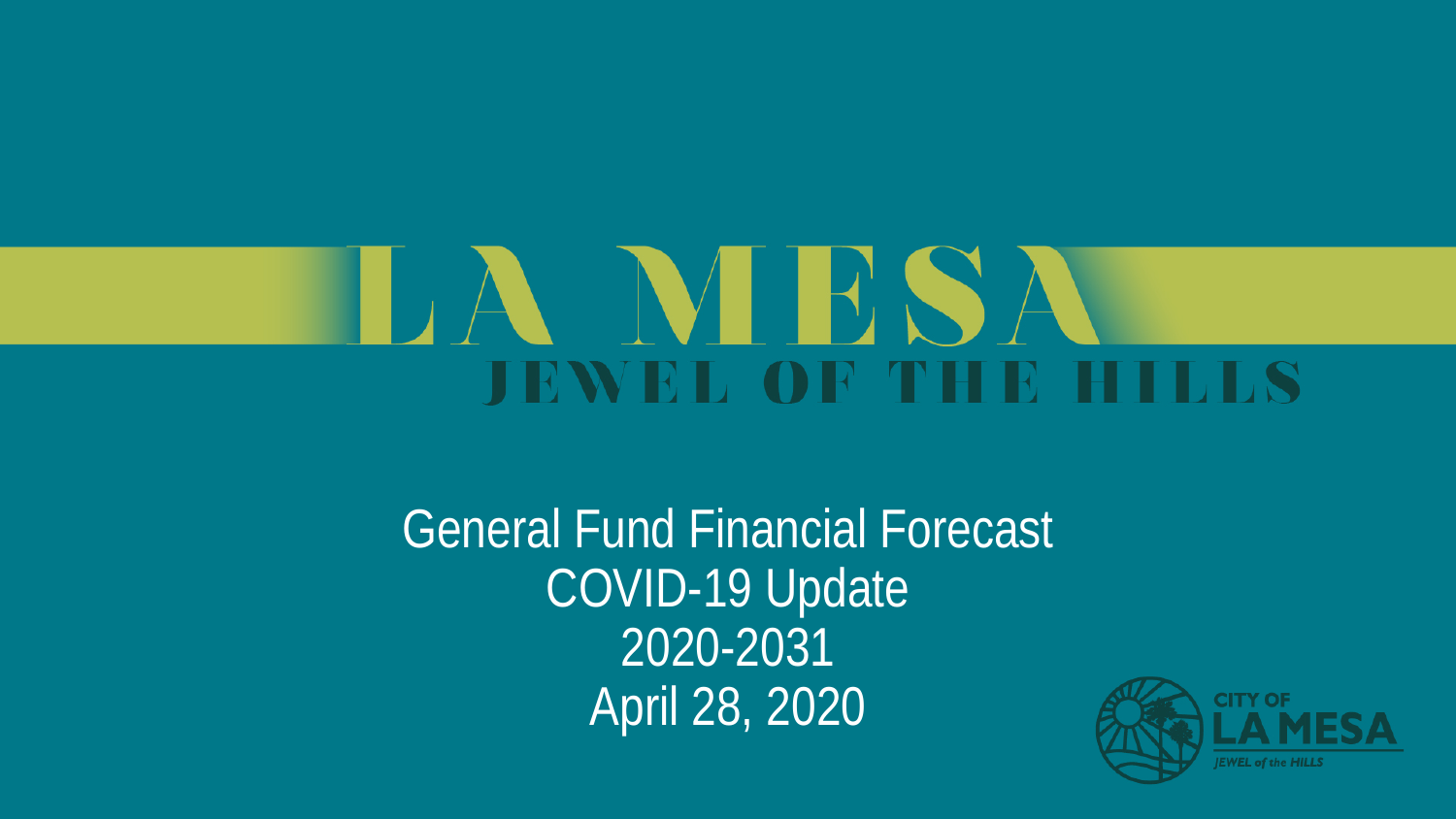

- **Introduction**
	- Long range projection of the City's General Fund revenues, expenditures, and reserves updated with the effects of the COVID-19 public health emergency
	- Based on the most current information available at the time of original preparation (January 2020) and updated with current COVID-19 information (through March 2020)
	- Council's direction will be incorporated into the 2020-2021 Mid-Biennium Budget Update to be presented to the City Council in June 2020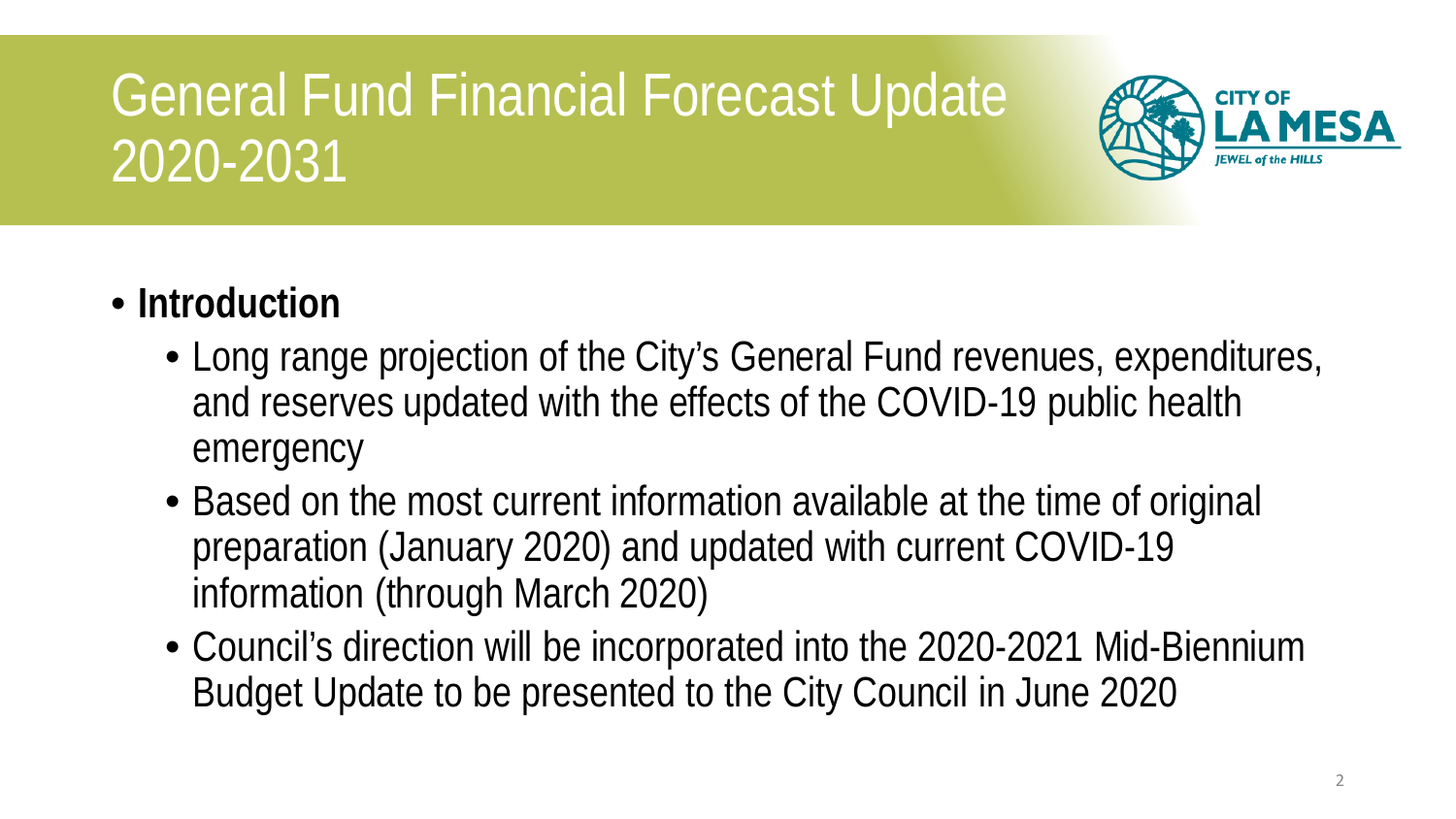

- Review economic factors and state actions to date
- Recap Financial Forecast presented in March
- Review General Fund revenues impacted by current COVID-19 public health emergency and ongoing economic impacts
- Provide updated General Fund expenditure and ending reserves estimates for the current fiscal year 2019-2020
- Base Forecast vs. Updated COVID-19 Forecast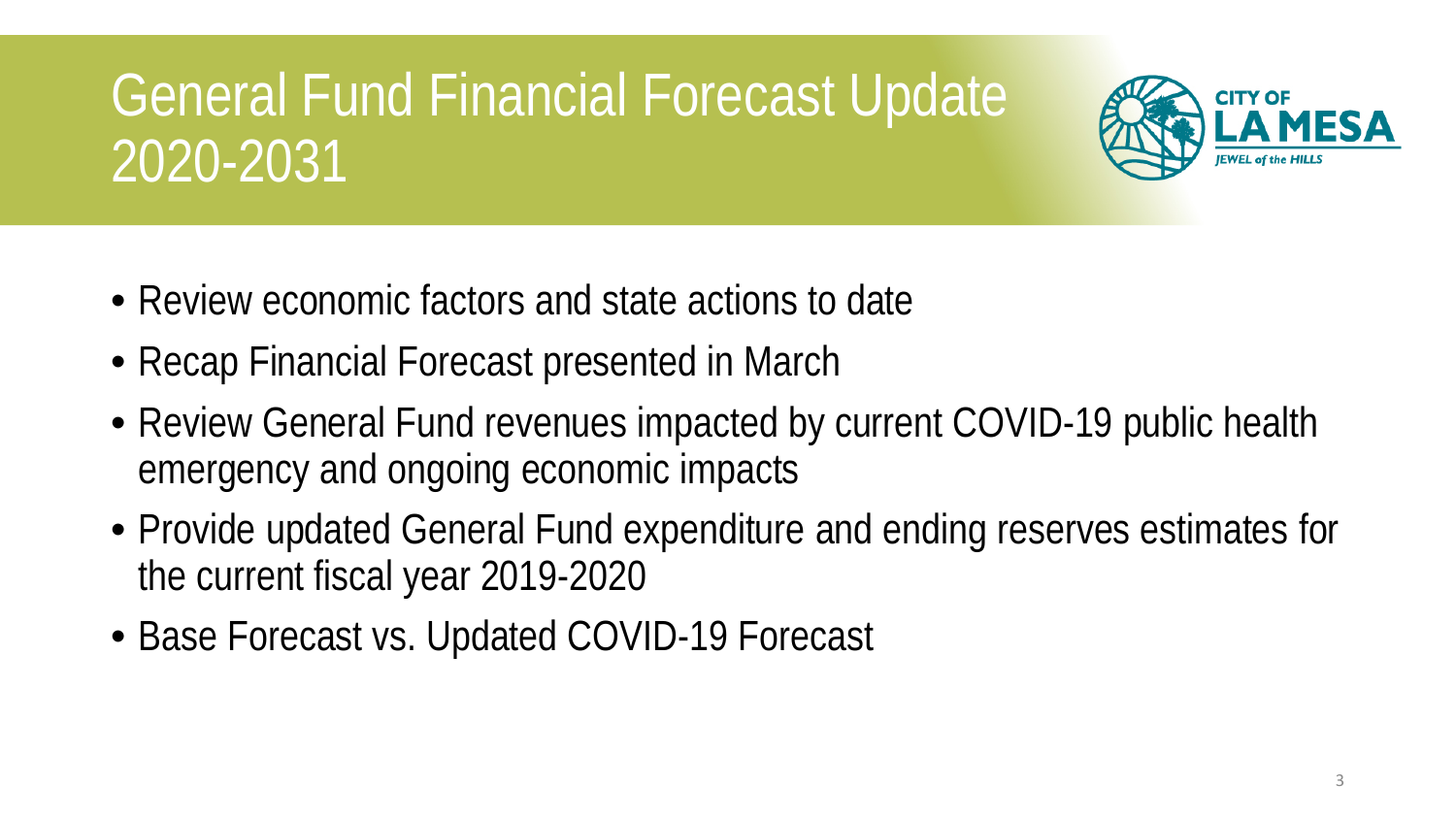

#### • **Economy**

- Leading economic indicators (both national and local) declined in March with further declines expected in April
- March US unemployment rate increased to 4.4 percent and the state unemployment rate increased to 5.3 percent with new claims for unemployment reaching historic highs in April
- Consumer Price Index (CPI) for all items decreased 0.4 percent in March with the energy sectors experiencing the most dramatic declines
- Forecasts point to a shock to the economy that suggests a deep retraction in the immediate future with the likelihood of the start of a recession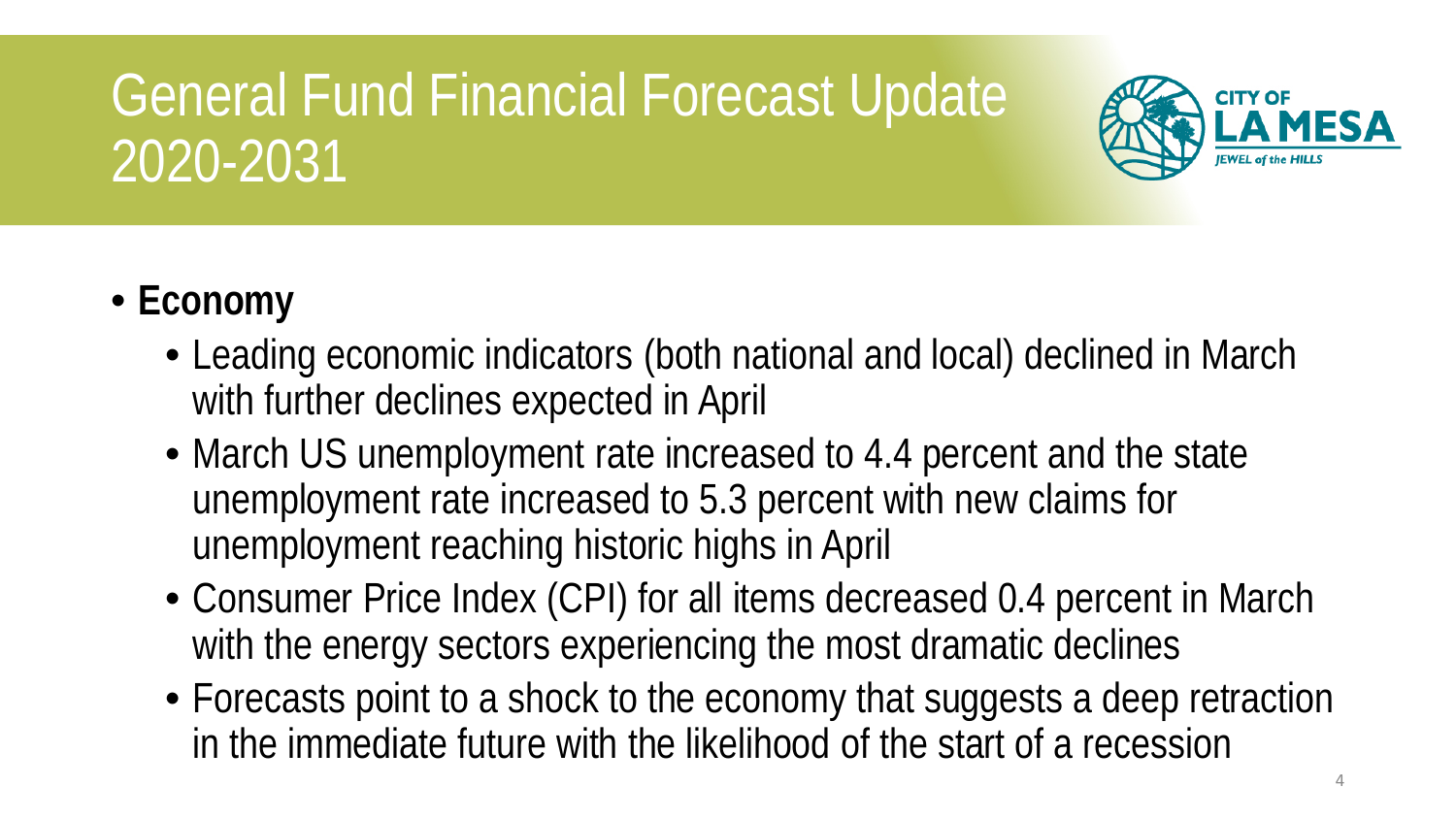

- **Federal COVID-19 Funding and Reimbursement**
	- Community Development Block Grant (CDBG) funds through Housing & Urban Development
	- Department of Justice funds designated for public safety
	- Treasury Department for Families First Act paid sick leave reimbursement
	- Federal Emergency Management Agency (FEMA) for all other COVID-19 related expenses
	- Staff reviewing for other future opportunities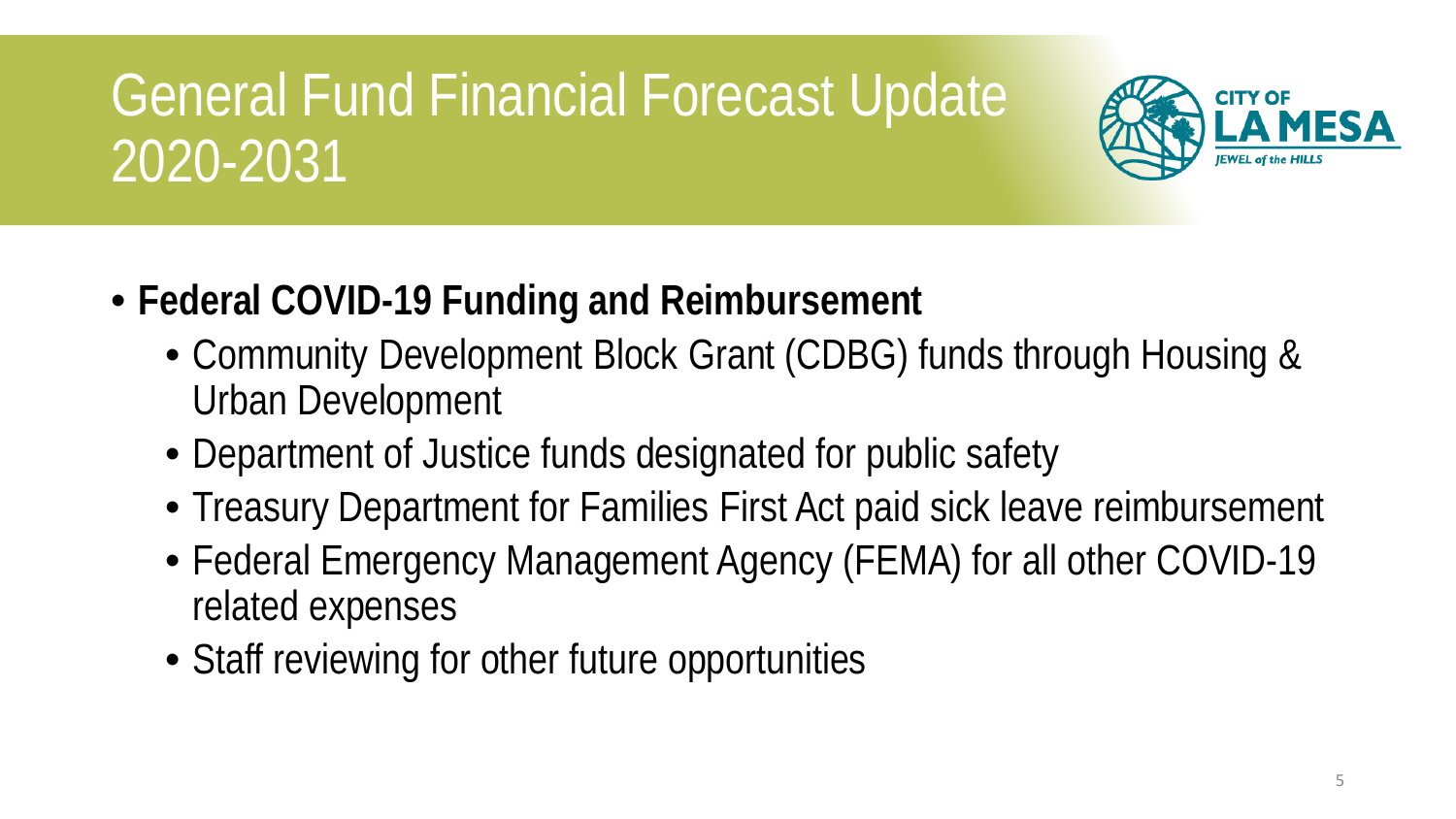

- **State of California Actions**
	- The State took legislative and administrative action to allocate state funds to the COVID-19 public health emergency. These actions are ongoing and include:
		- SB89: passed March 16, 2020 and allocated up to \$1 billion for COVID-19 response
		- SB117: passed on March 16, 2020 and appropriated \$100 million of Prop 98 funds for school facilities
		- Transferred \$1.3 billion from the Special Fund for Economic Uncertainties to the Disaster Response Emergency Operations Account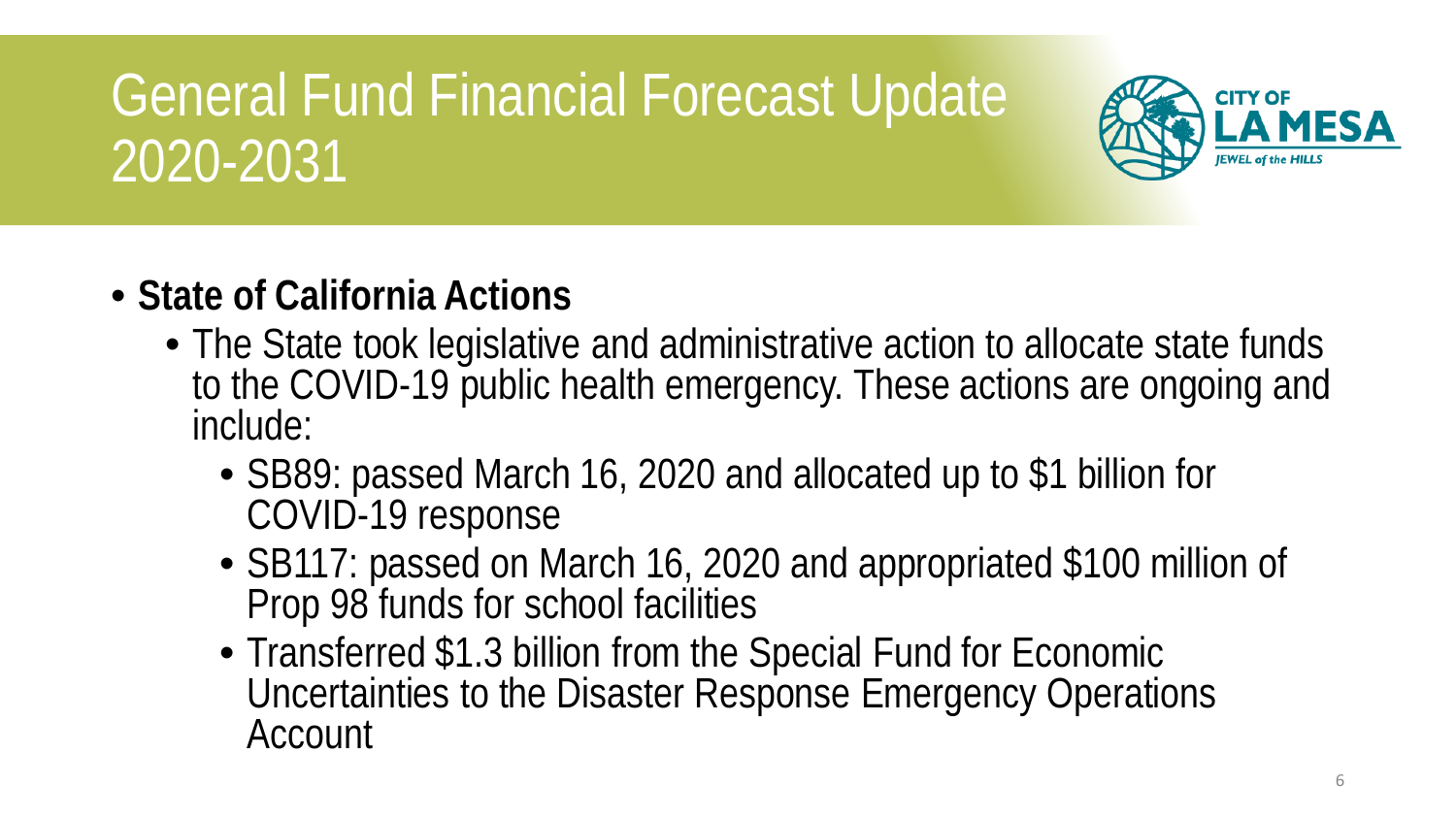

- **State of California, cont.**
	- CalPERS Retirement Fund
		- As of March 31, 2020, current investment return was -4%
		- Better prepared than 2008 to mitigate risk
		- Healthy liquidity position
		- Diversified portfolio and risk
		- Total fund perspective
		- Investment losses at June 30, 2020 will be amortized over 20 years beginning with fiscal year 2022-2023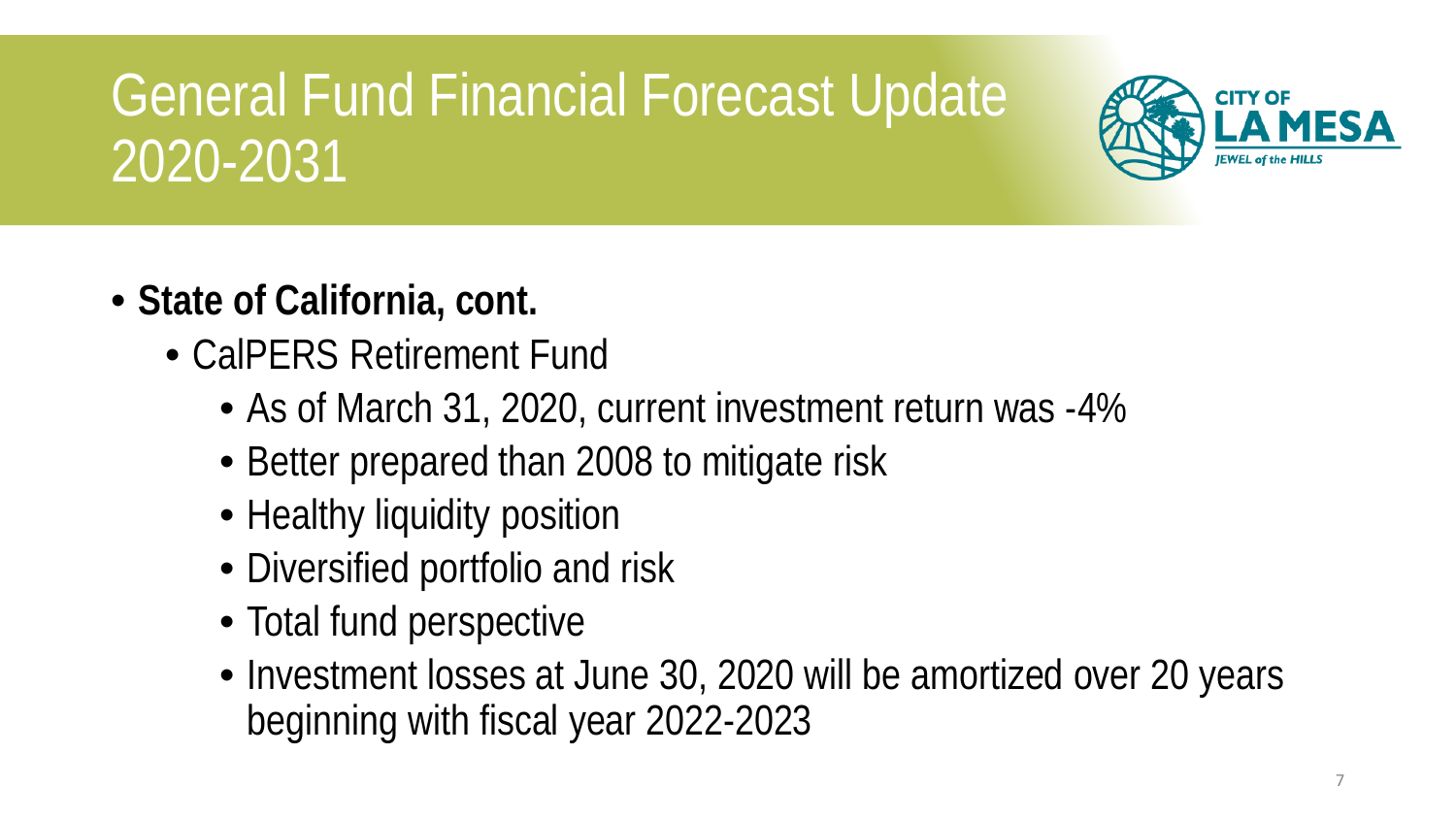

• **Status of the Section 115 Retirement Trust Fund**

Return

|                                        | Updated $@$ | information @ |
|----------------------------------------|-------------|---------------|
|                                        | March 31    | February 29   |
| Contributions to date:                 | \$5,702,505 | \$5,702,505   |
| Earnings through March/February:       | \$760,758   | \$1,192,926   |
| <b>Balance through March/February:</b> | \$6,463,264 | \$6,895,431   |
| Investment return $-12$ months:        | 1.20%       | 10.62%        |
| Investment return - since inception    | 5.27%       | 8.34%         |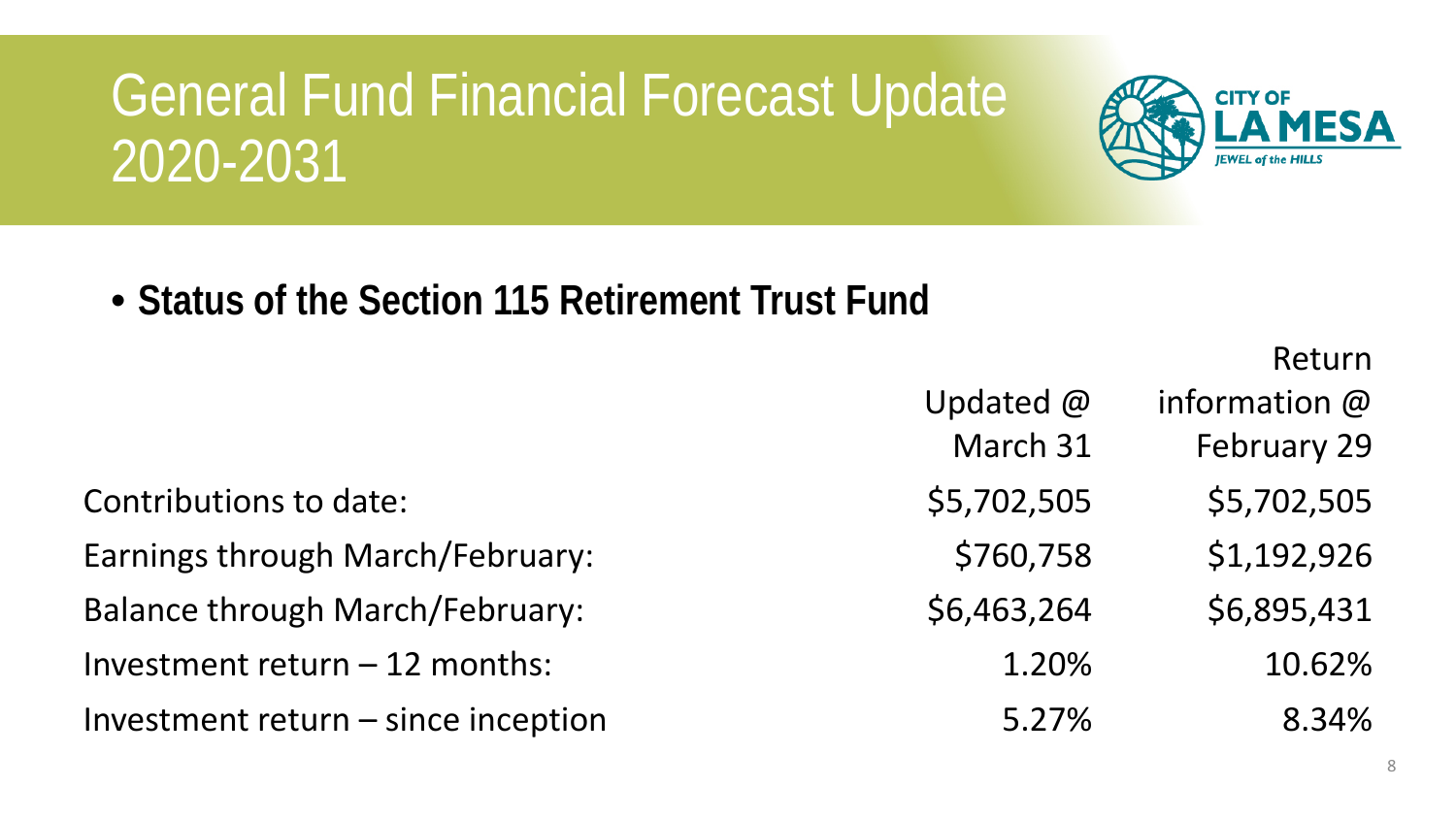

- **Previous Revenue/Expenditure/Interfund Transfer Assumptions**
	- Sales Tax and Prop L Sales Tax increases ~1.8%
	- Property Tax increase ~3.5%
	- All other revenues ~1% 2%
	- Expenditures status quo with pension unfunded liability payment increases and minimal increases for all other operating expenses
	- Interfund Transfers included Gas Tax & Prop 172 Funds transfers
	- Reserves declining through 2024-2025 before beginning to recover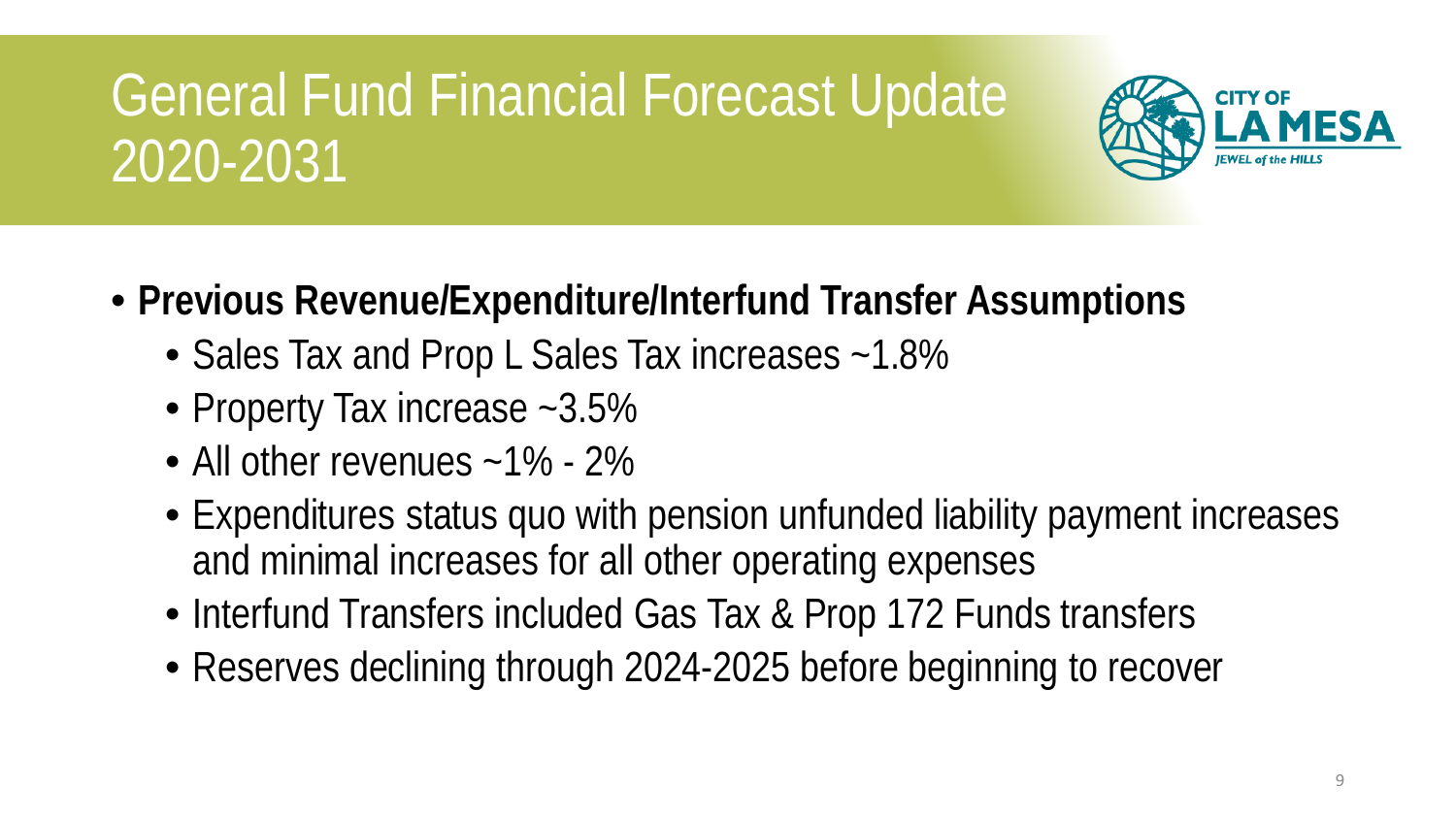# **2020-2031 GENERAL FUND FINANCIAL FORECAST**

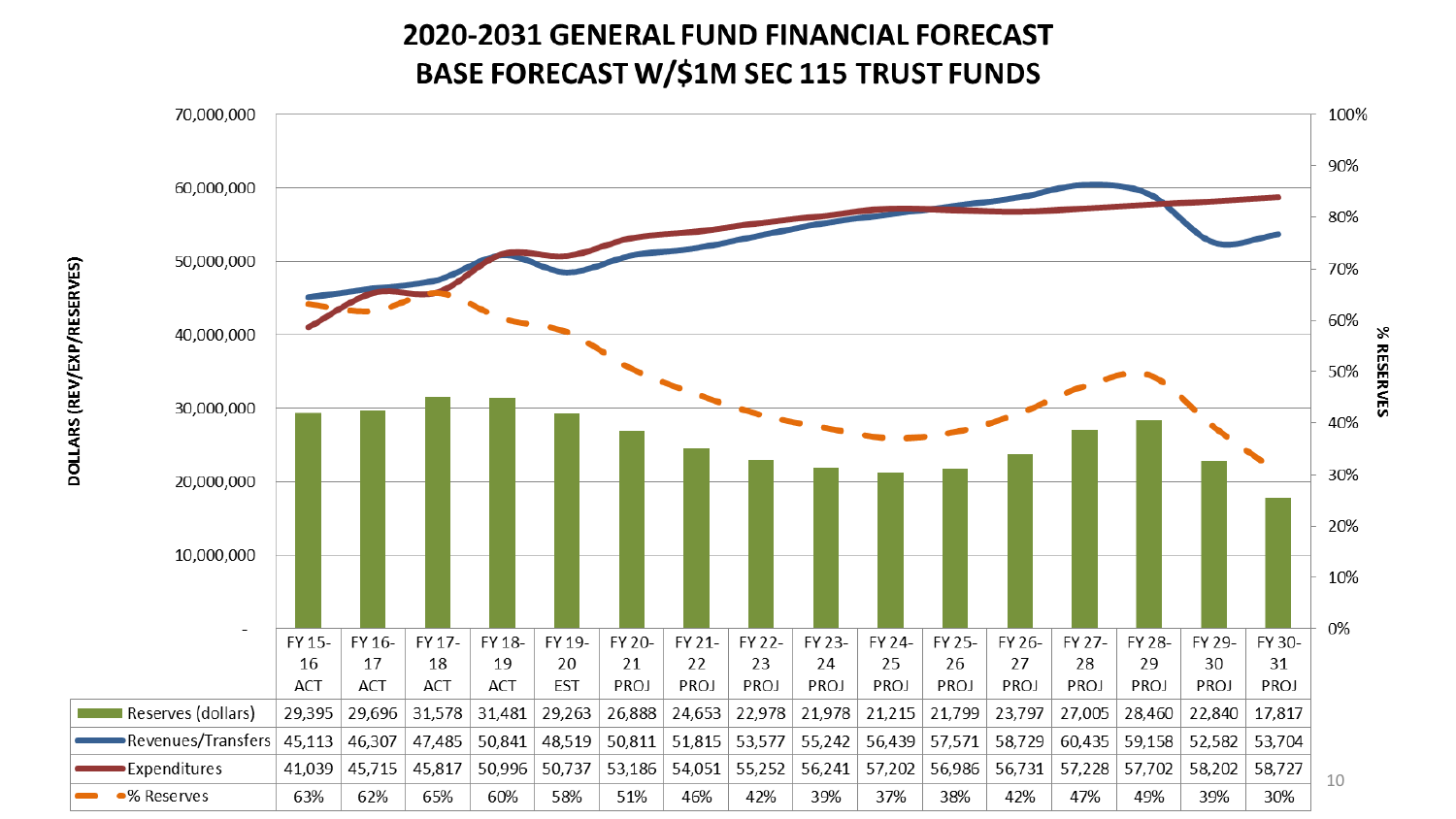

- **General Fund revenues immediately sensitive to current COVID-19 Shelter in Place and ongoing recession**
	- Sales Tax
	- Prop L Sales Tax
	- Transient Occupancy Tax (Hotel tax)
	- Community Services facility rentals, swimming pool admissions, recreation class fees, senior and sports activity fees
	- Gas Tax & Prop 172 Funds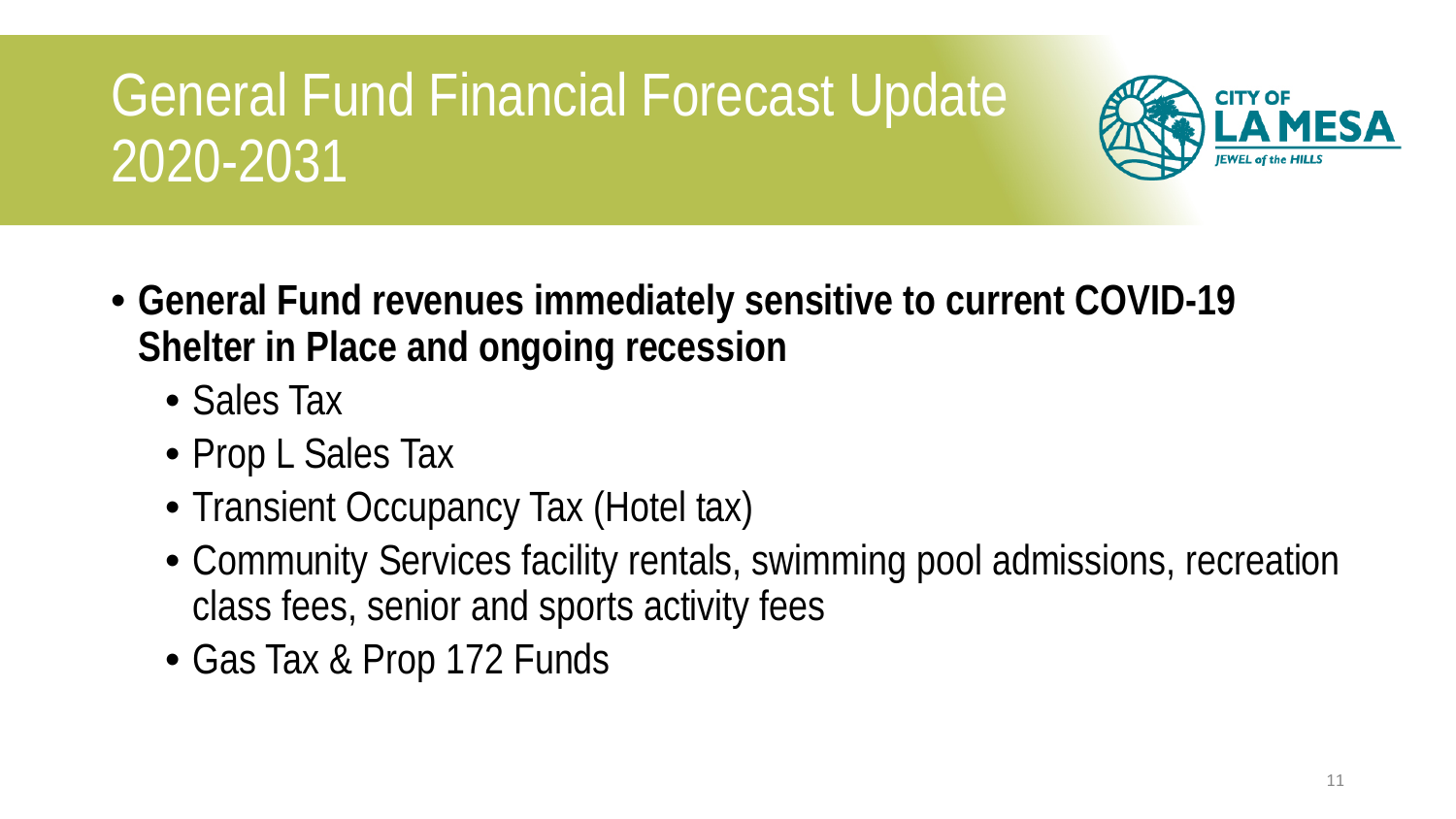#### Statewide Sales Tax Trends/Projections



| <b>Autos/Transportation</b>              | Food/Drugs                               |  |  |
|------------------------------------------|------------------------------------------|--|--|
| 1Q20-6.0%   2Q20-55.0%   2020/2021-6.0%  | 1Q20 5.0%   2Q20 5.0%   2020/2021 2.0%   |  |  |
| <b>Building/Construction</b>             | <b>General Consumer Goods</b>            |  |  |
| 1Q20-7.0%   2Q20-40.0%   2020/2021 21.0% | 1Q20-15.0%   2Q20-45.0%   2020/2021-3.0% |  |  |
| <b>Business/Industry</b>                 | Restaurants/Hotels                       |  |  |
| 1Q20-15.0%   2Q20-30.0%   2020/2021-5.0% | 1Q20-10.0%   2Q20-60.0%   2020/2021-7.0% |  |  |
| <b>Fuel/Service Stations</b>             | <b>State/County Pools</b>                |  |  |
| 1Q20-10.0%   2Q20-50.0%   2020/2021 0.0% | 1Q20 15.0%   2Q20 10.0%   2020/2021 7.0% |  |  |

Source: HdL Companies California Major Industry Group Forecast April 23, 2020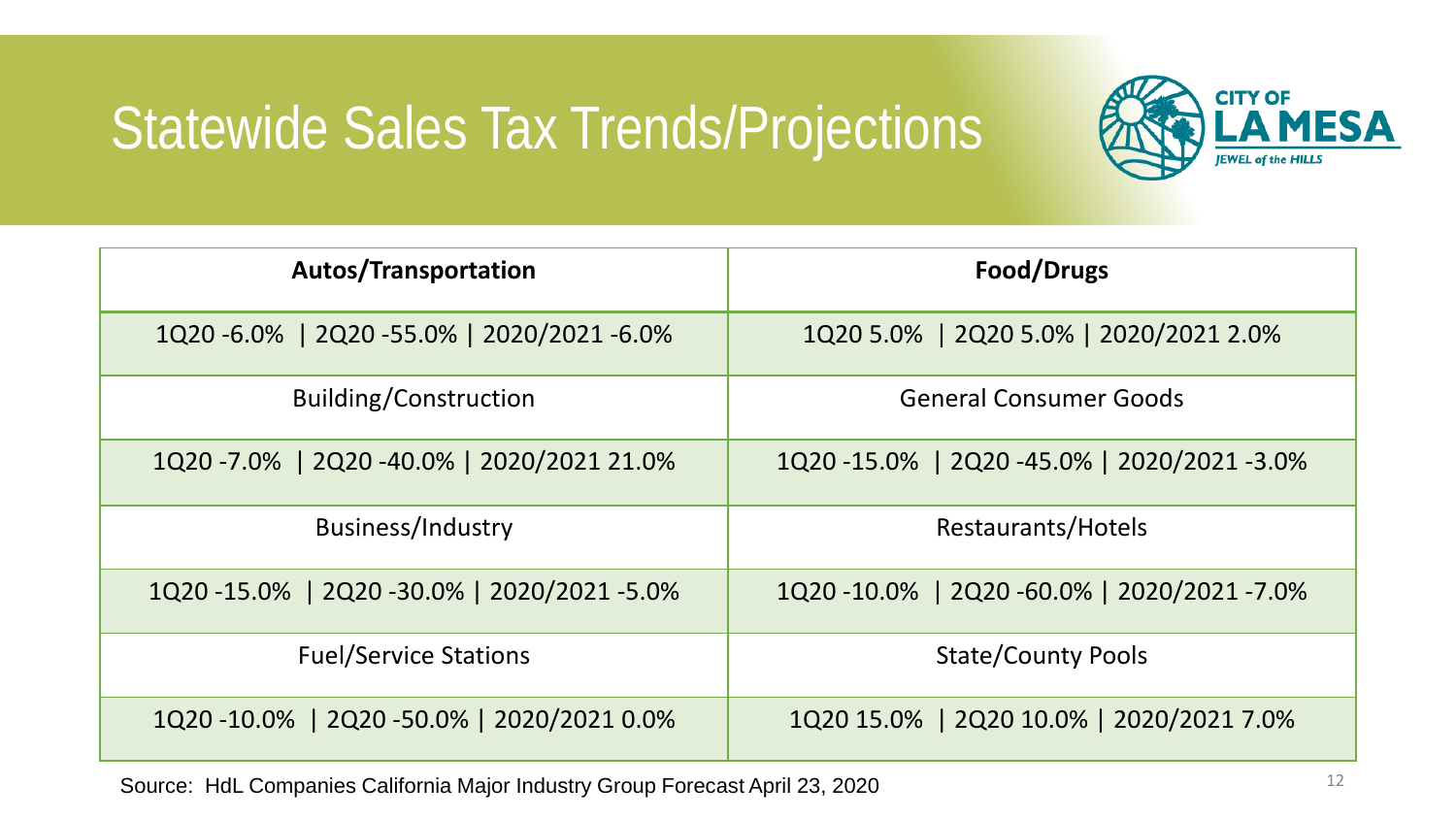#### Base Sales Tax



|                                                                                                        | FY 2019-2020   | FY 2020-2021   | FY 2021-2022 |  |
|--------------------------------------------------------------------------------------------------------|----------------|----------------|--------------|--|
| <b>Base Sales Tax</b>                                                                                  |                |                |              |  |
| <b>Approved Budget</b>                                                                                 | \$12,776,400   | \$12,956,400   | n/a          |  |
| <b>Five-year Forecast</b>                                                                              | \$13,015,330   | \$13,243,100   | \$13,474,860 |  |
| Revised Estimate per HdL <sup>1</sup>                                                                  | \$11,817,040   | \$12,095,370   | \$12,860,980 |  |
| \$ decrease from forecast                                                                              | (51, 198, 290) | ( \$1,147,730) | (5619,880)   |  |
| % decrease from forecast                                                                               | $-9.2%$        | $-8.7%$        | $-4.6%$      |  |
| <sup>1</sup> Includes impact of Executive Order 90-Day Sales Tax Payment Ext & SB Relief Payment Plans |                |                |              |  |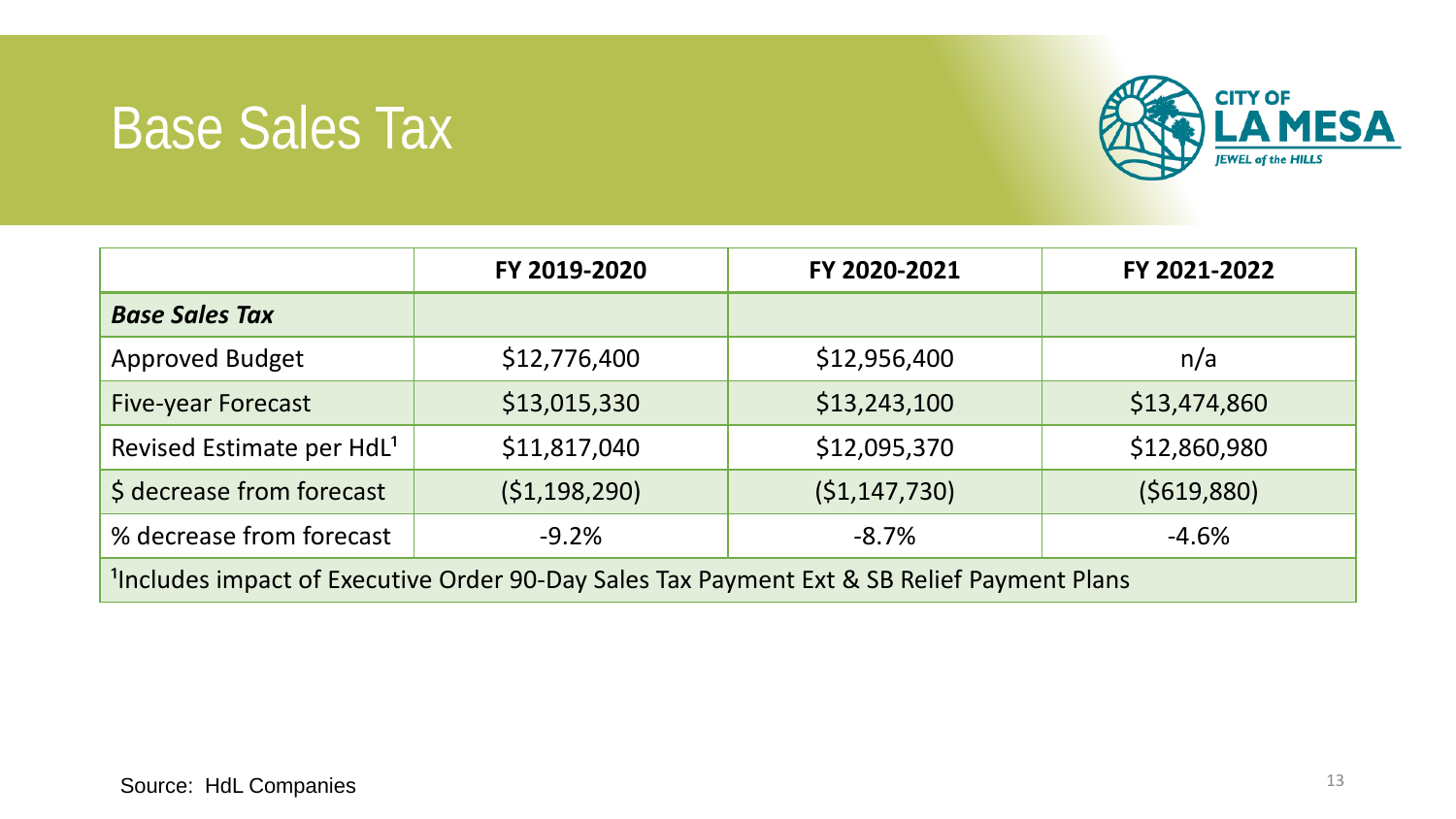### Prop L Transactions Tax



|                                                                                                        | FY 2019-2020 | FY 2020-2021 | FY 2021-2022 |  |
|--------------------------------------------------------------------------------------------------------|--------------|--------------|--------------|--|
| <b>Prop L Trans Tax</b>                                                                                |              |              |              |  |
| <b>Approved Budget</b>                                                                                 | \$8,673,000  | \$8,795,000  | n/a          |  |
| <b>Five-year Forecast</b>                                                                              | \$8,926,350  | \$9,005,310  | \$9,162,910  |  |
| Revised Estimate per HdL                                                                               | \$8,255,000  | \$8,456,000  | \$8,991,000  |  |
| \$ decrease from forecast                                                                              | (5671, 350)  | (5549, 310)  | (5171, 910)  |  |
| % decrease from forecast                                                                               | $-7.5%$      | $-6.1%$      | $-1.9%$      |  |
| <sup>1</sup> Includes impact of Executive Order 90-Day Sales Tax Payment Ext & SB Relief Payment Plans |              |              |              |  |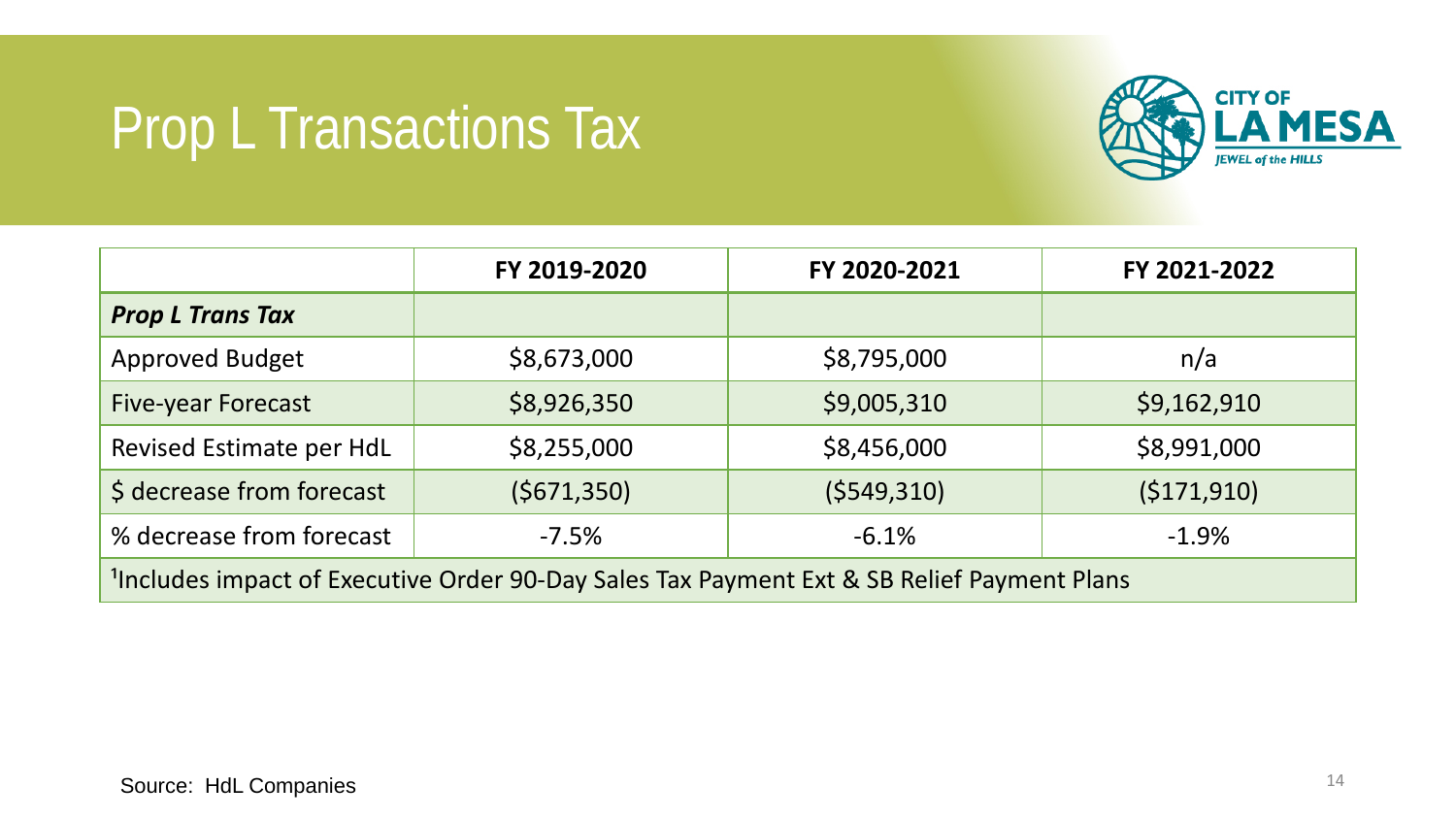#### Other revenue estimates



|                                              | FY 2019-2020 | FY 2020-2021 | FY 2021-2022 |
|----------------------------------------------|--------------|--------------|--------------|
| <b>Transient Occupancy Tax</b>               | ( \$350,000] | (5200,000)   | 50           |
| % decrease from forecast                     | $-26.9%$     | $-16.7%$     | 0.0%         |
| <b>Community Services</b><br><b>Revenues</b> | (5332, 200)  | \$0          | \$0          |
| % decrease from forecast                     | $-35.9%$     | 0.0%         | 0.0%         |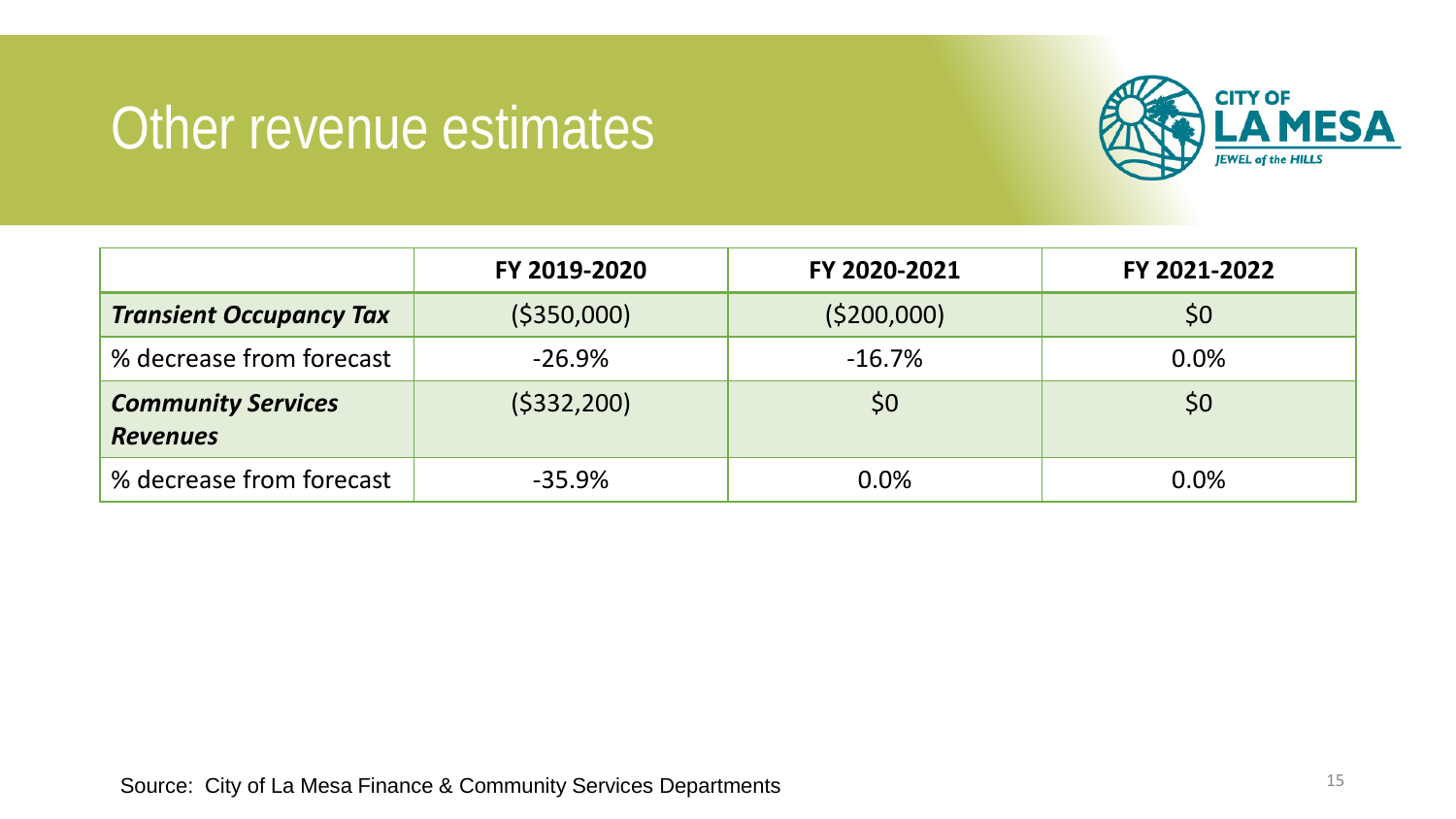#### Interfund Transfers to General Fund



|                                                    | FY 2019-2020 | FY 2020-2021 | FY 2021-2022 |  |
|----------------------------------------------------|--------------|--------------|--------------|--|
| <b>Gas Tax for Street Maint</b><br><b>Purposes</b> | (562,940)    | (\$160,740)  | (553,750)    |  |
| % decrease from forecast                           | $-6.0\%$     | $-15.0%$     | $-5.0\%$     |  |
| Prop 172 Funds                                     | ( \$19,660)  | (530, 840)   | (558, 100)   |  |
| % decrease from forecast                           | $-5.0%$      | $-10%$       | $-17%$       |  |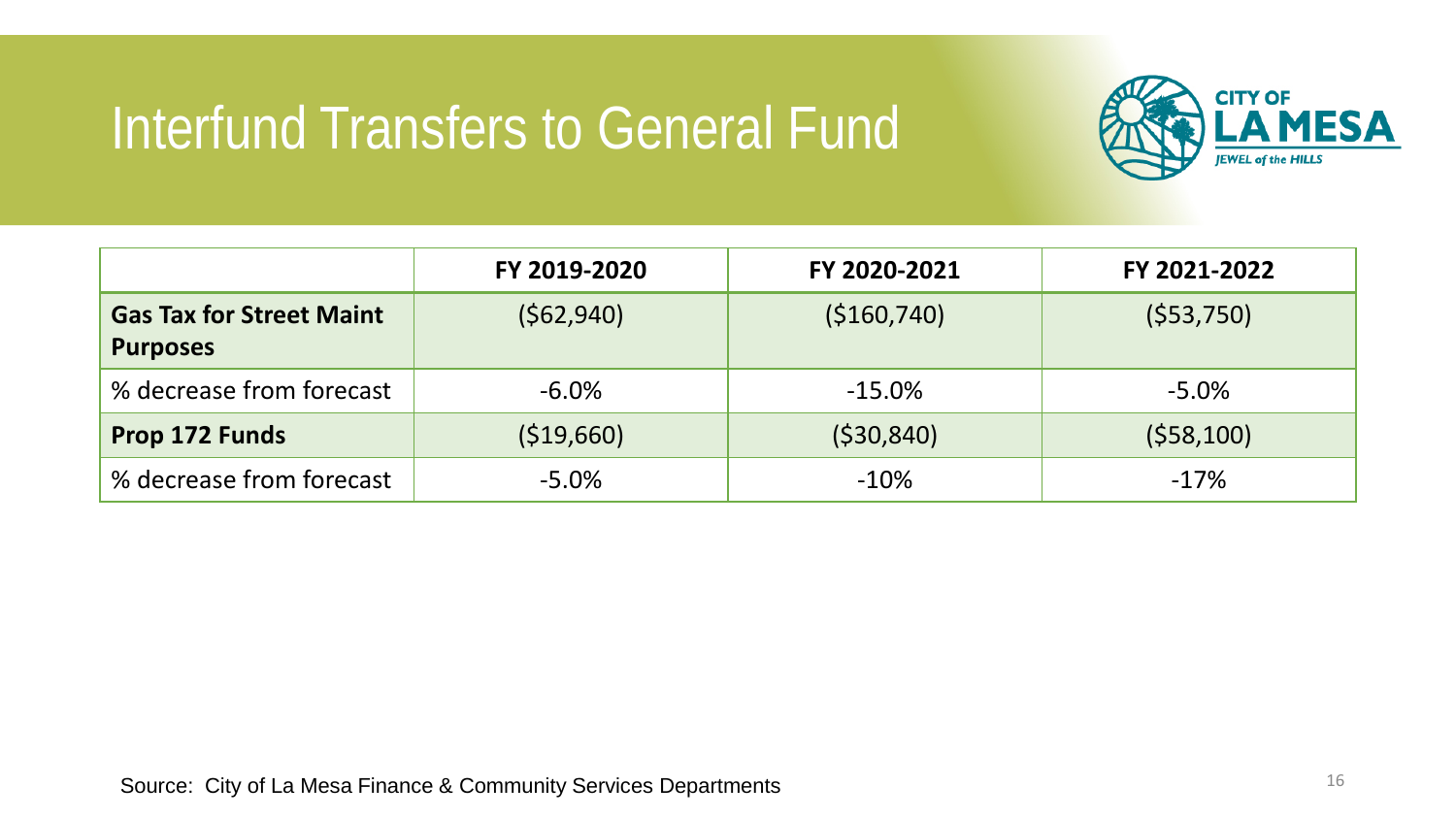#### Other General Fund Revenues



- Major revenues sensitive in the long term if effects of COVID-19 last for an extended time (past June 30) or if recession continues after current COVID-19 Shelter in Place ends (all revenues will have some impact)
	- Property tax
	- Property transfer tax
	- Development related fees (engineering, planning, & building fees)
	- Community Services Facility Rentals and Services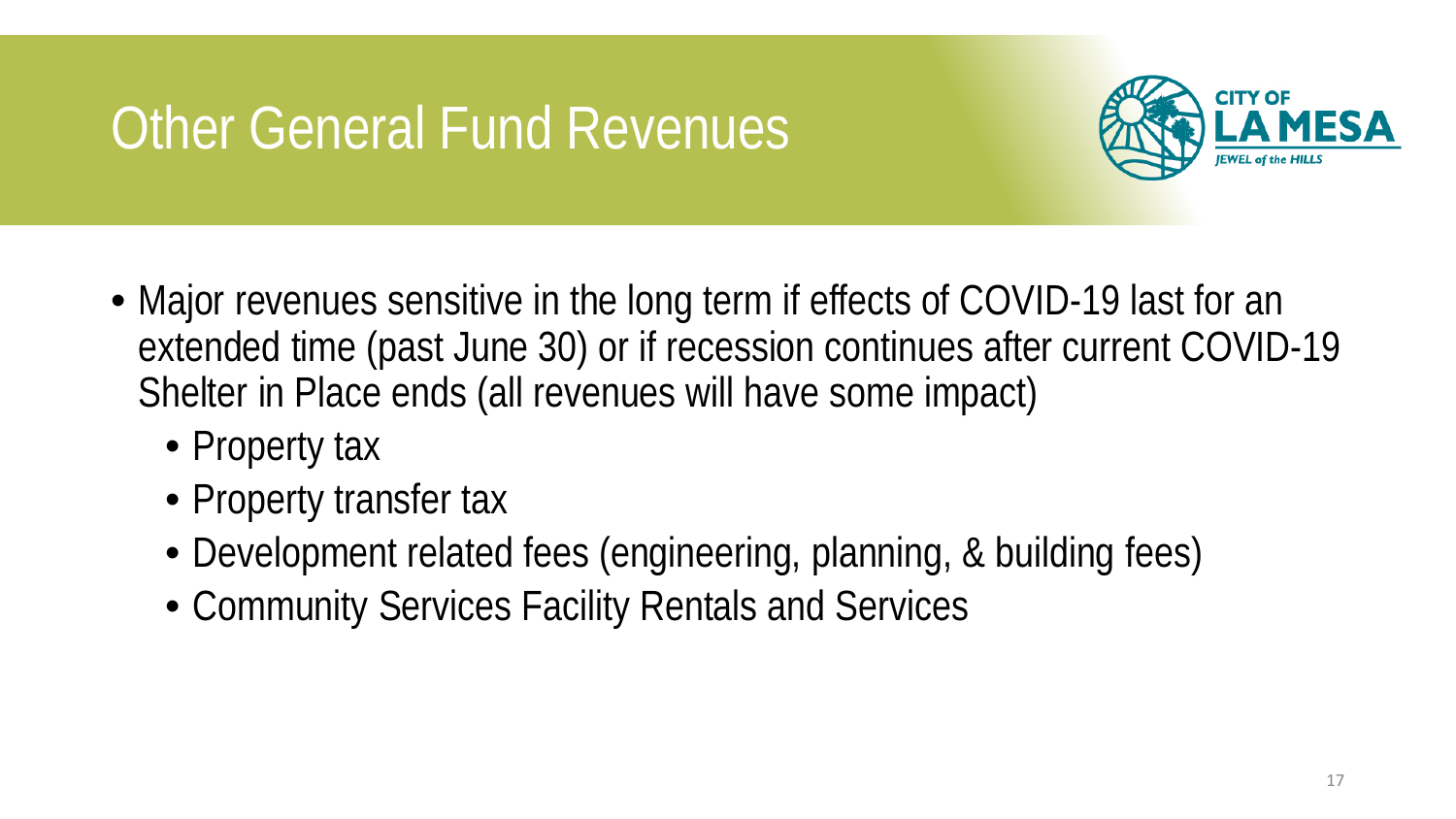## General Fund Expenditures 2019-2020 Estimates



| <b>General Fund</b><br><b>Expenditures</b> | <b>Original Budget</b><br><b>Forecast Estimate</b><br>2019-2020<br>2019-2020 |              | <b>Revised Estimate</b><br>2019-2020 |
|--------------------------------------------|------------------------------------------------------------------------------|--------------|--------------------------------------|
| <b>Salaries</b>                            | \$23,980,760                                                                 | \$23,372,045 | \$22,983,957                         |
| <b>Benefits</b>                            | \$14,938,920                                                                 | \$14,557,437 | \$14,497,219                         |
| Personal expenses                          | \$963,780                                                                    | \$844,284    | \$669,284                            |
| Materials, Svcs & Supplies                 | \$12,049,940                                                                 | \$11,848,175 | \$11,255,766                         |
| <b>Capital Equipment</b>                   | \$122,340                                                                    | \$115,775    | \$105,775                            |
| Total                                      | \$52,055,740                                                                 | \$50,737,716 | \$49,512,002                         |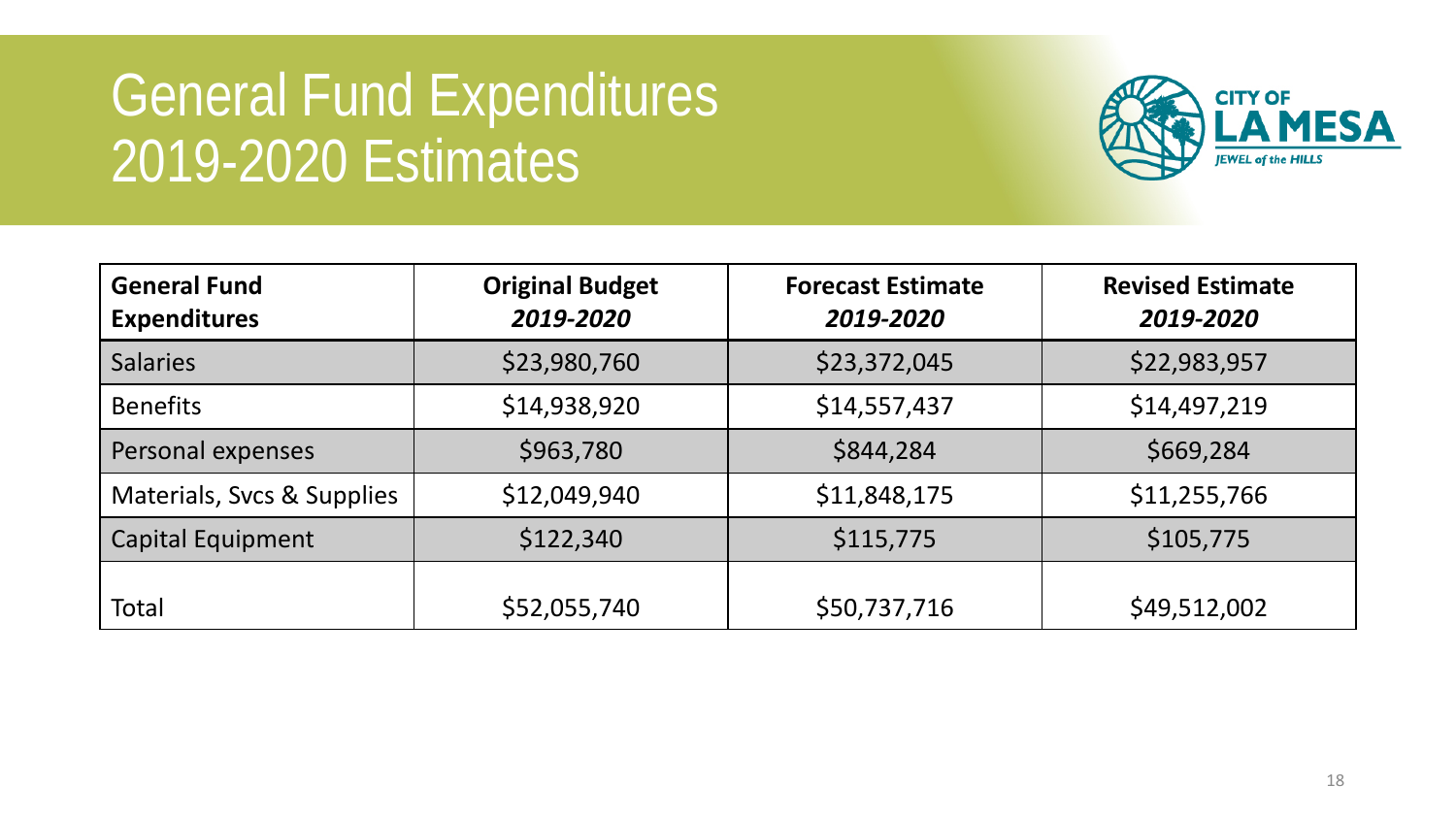|                                                          |            |            |            | FY 19-20                         |                                    |                                                      |
|----------------------------------------------------------|------------|------------|------------|----------------------------------|------------------------------------|------------------------------------------------------|
|                                                          | FY 16-17   | FY 17-18   | FY 18-19   | <b>Original</b><br><b>Budget</b> | <b>Forecast</b><br><b>Estimate</b> | <b>Revised</b><br><b>Forecast</b><br><b>Estimate</b> |
| <b>Available Reserves at June 30</b>                     | 29,696,208 | 31,578,785 | 31,481,239 | 27,919,539                       | 29,263,033                         | 27,874,007                                           |
| <b>Reserves as % of Operating</b><br><b>Expenditures</b> | 60.7%      | 65.3%      | 60.3%      | 54.1%                            | 58.0%                              | 56.0%                                                |
| <b>Source of Reserves:</b>                               |            |            |            |                                  |                                    |                                                      |
| <b>Property Sale (Police Station)</b>                    | 3,050,000  | 3,050,000  | 3,050,000  | 3,050,000                        | 3,050,000                          | 3,050,000                                            |
| <b>Property Sale (Other land)</b>                        | 4,000,000  | 4,000,000  | 4,000,000  | 4,000,000                        | 4,000,000                          | 4,000,000                                            |
| <b>Proposition L Revenues</b>                            | 8,406,483  | 8,916,466  | 8,940,142  | 8,673,000                        | 8,926,350                          | 8,255,000                                            |
| <b>Reserves from Operations</b>                          | 14,239,724 | 15,612,320 | 15,491,097 | 12,196,539                       | 13,286,683                         | 12,569,007                                           |
| <b>Total Ending General Fund Reserves</b>                | 29,696,208 | 31,578,785 | 31,481,239 | 27,919,539                       | 29,263,033                         | 27,874,007                                           |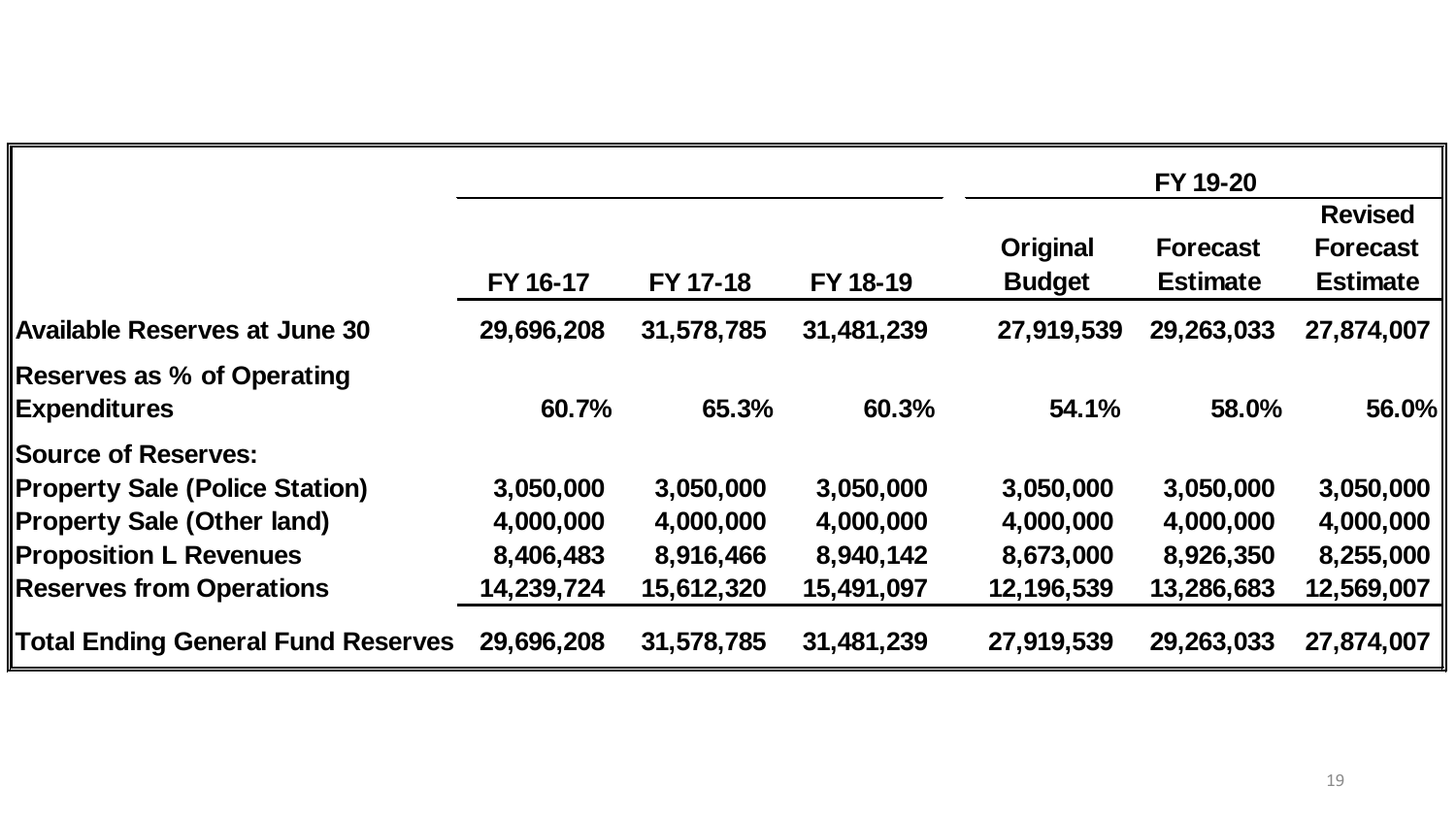| <b>General Fund</b><br><b>Reserves at</b><br>June 30 | Original<br><b>Budget</b><br>2019-2020 | <b>Forecast</b><br><b>Estimate</b><br>2019-2020 | <b>Revised Estimate</b><br>2019-2020 | <b>Revised Estimate</b><br>2020-2021 | <b>Revised Estimate</b><br>2021-2022 |
|------------------------------------------------------|----------------------------------------|-------------------------------------------------|--------------------------------------|--------------------------------------|--------------------------------------|
| <b>Beginning Reserves</b>                            | \$31,481,239                           | \$31,481,239                                    | \$31,481,239                         | \$27,874,007                         | \$23,421,817                         |
| Plus<br>Revenues/Transfers                           | \$48,494,040                           | \$48,519,510                                    | \$45,904,770                         | \$48,734,080                         | \$50,919,390                         |
| Less: Expenditures                                   | $($ \$52,055,740)                      | ( \$50, 737, 716)                               | (549, 512, 002)                      | $($ \$53,186,270)                    | (554, 051, 090)                      |
| <b>Ending Reserves</b>                               | \$27,919,539                           | \$29,263,033                                    | \$27,874,007                         | \$23,421,817                         | \$20,290,117                         |
| Use of reserves                                      | ( \$3,561,700)                         | (52, 218, 206)                                  | ( \$3,607,232)                       | (54, 452, 190)                       | ( \$3,131,700)                       |
| % of Expenditures                                    | 54%                                    | 58%                                             | 56%                                  | 44%                                  | 38%                                  |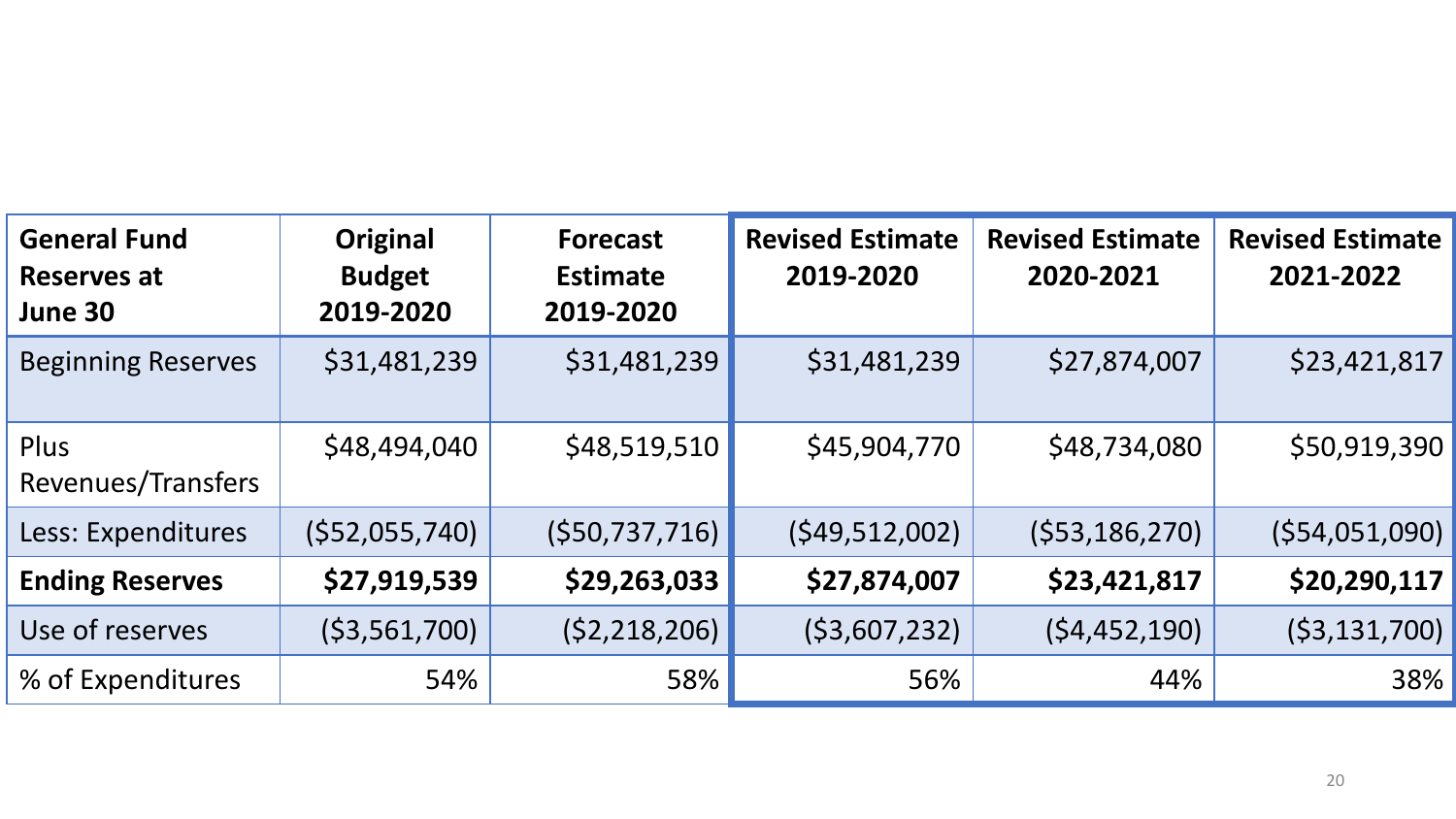# 2020-2031 GENERAL FUND FINANCIAL FORECAST

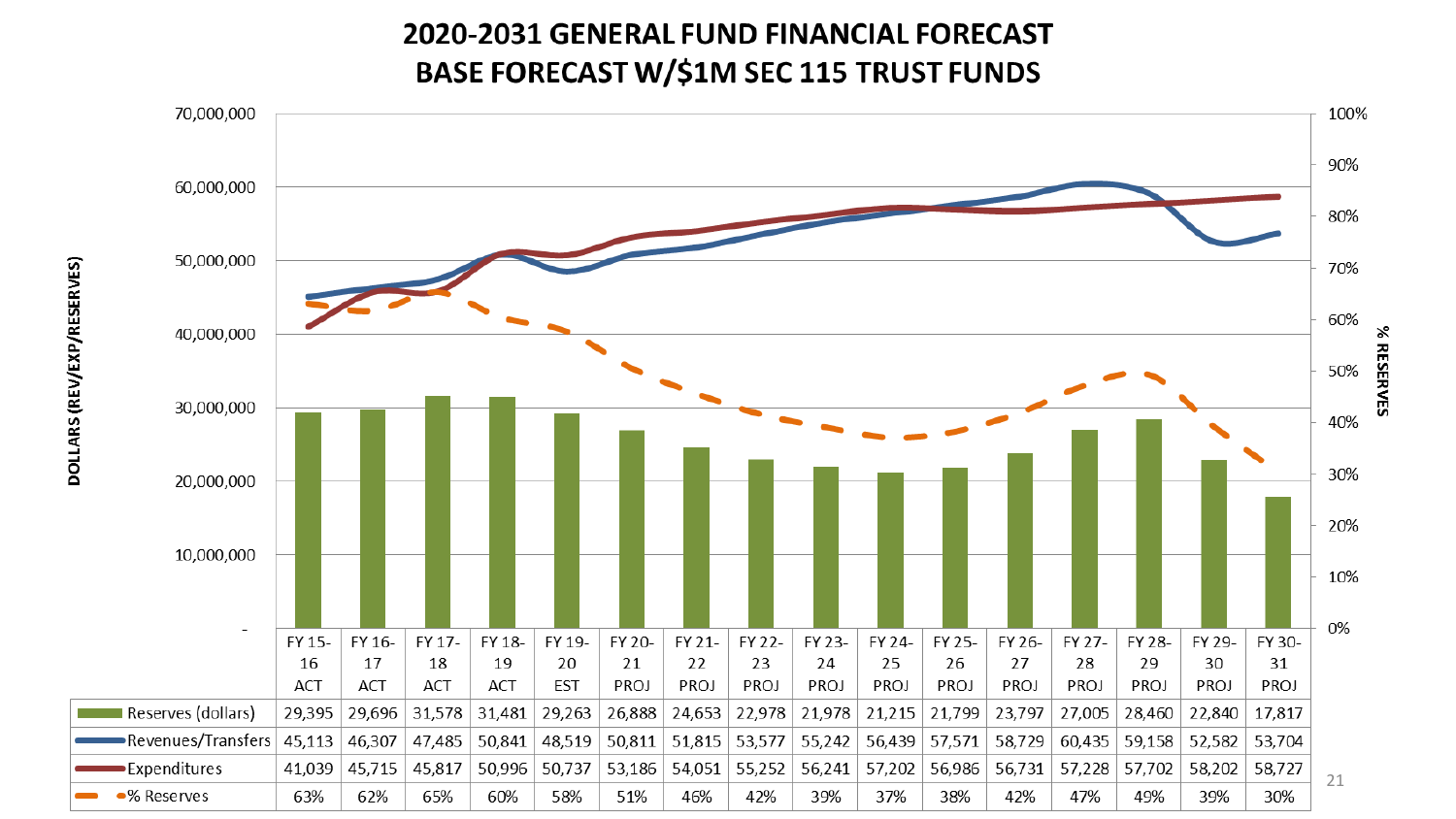# 2020-2031 GENERAL FUND FINANCIAL FORECAST